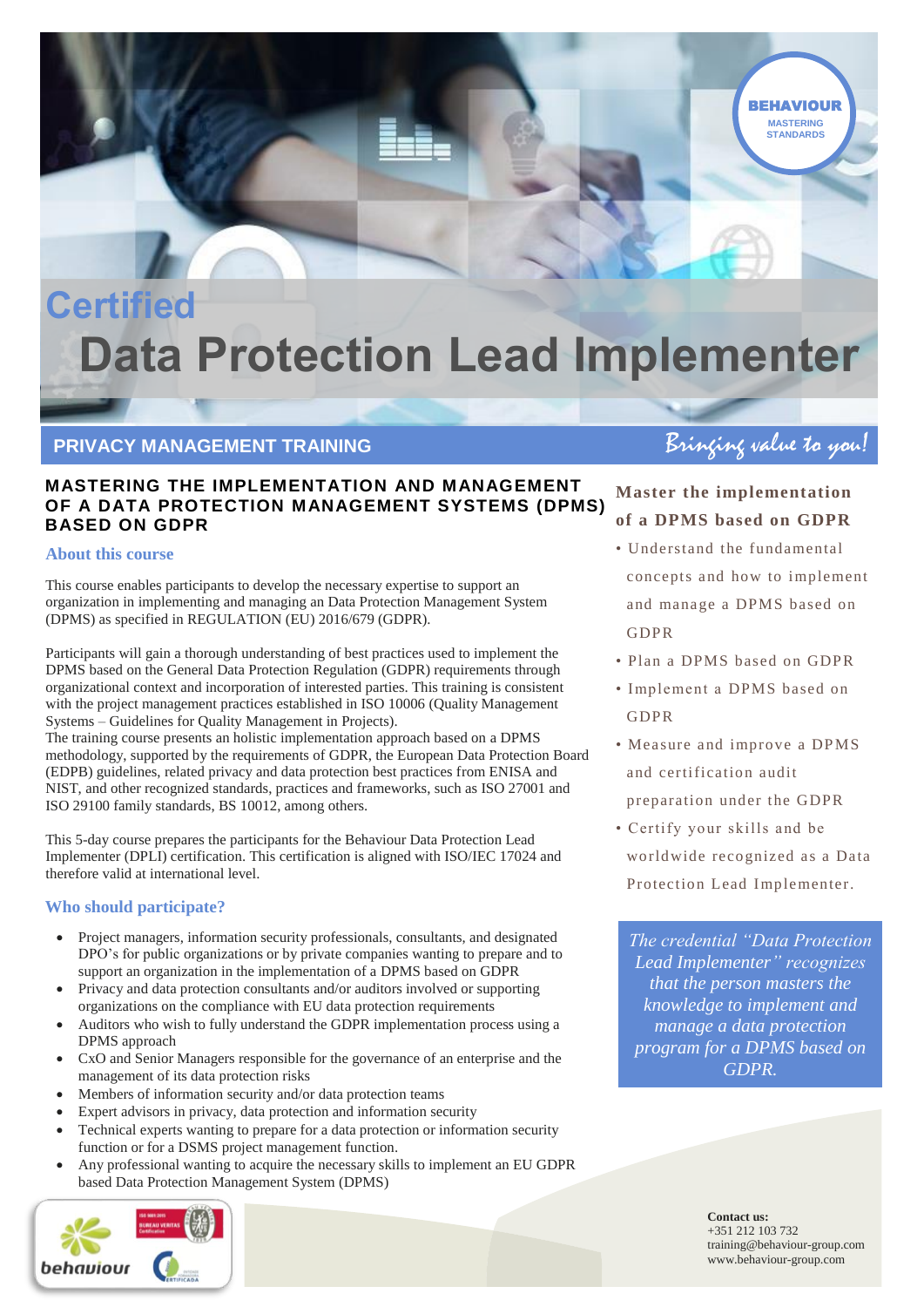**STANDARDS** BEHAVIOUR

# **STANDARDS Data Protection Lead Implementer**

# **PRIVACY MANAGEMENT TRAINING**

## **MASTERING THE IMPLEMENTATION AND MANAGEMENT OF A DATA PROTECTION MANAGEMENT SYSTEMS (DPMS) BASED ON GDPR**

## **Learning Objectives**

At the end of the course students should be able to:

- identify and know how to apply the main privacy and data protection concepts and terminology
- understand the main privacy and data protection frameworks, including the details of EU GDPR regulation and the foundations of related data protection frameworks
- understand the roles and responsibilities of the several stakeholders, including the DPO, on the compliance of the GDPR and their involvement on the implementation and operation of a Data Protection Management System based on GDPR
- acquire necessary expertise in understanding the business context of an organization when implementing the GDPR framework and know how to implement a Data Protection Management System to comply with the requirements of GDPR
- gain a comprehensive understanding of the concepts, approaches, standards, methods and techniques required for the effective management of an Data Protection Management System based on GDPR
- understand the relationship between the several including risk management, related interconnections with the DPIA, controls, measures and compliance with the requirements of different stakeholders of the organization,
- know how to advise and draft measures and controls based on the latest international best practices (ISO/IEC 27001, ISO/IEC 29100 family standards, and others)
- know how to implement a personal data breach management process and understand its integration with an information security incident management based on ISO/IEC 27035
- improve the capacity for analysis and decision making for data protection
- know how to prepare an organization for a certification audit under the GDPR
- acquire the knowledge needed to succeed on the BEHAVIOUR DPLI exam and become a certified Data Protection Lead Implementer (DPLI) professional

## **Course Details**

#### **Day 1: Day 1: Introduction to GDPR and privacy and data protection concepts and principles; Initiation of a DPMS based on GDPR**

- Course objectives and structure
- Fundamental concepts and principles of privacy and data protection
- Privacy and data protection in EU and related frameworks
- Mapping the GDPR requirements to a DPMS approach
- Initiating the implementation of a DPMS based on GDPR
- Context of an organization and data protection objectives
- Preliminary analysis and establishment of the level of the
- maturity of the existing management system

### **Day 2: Planning the implementation of a DPMS based on GDPR**

- Leadership and DPMS project approval
- Defining the DPMS scope
- Development of data protection policies
- Risk management based on ISO 31000
- Implementing an DPIA integrated approach with ERM
- Definition of the organizational structure for data protection



## **How do we do it?**

• This training course is based on both theory and practice sessions with:

**Certified** 

- Lectures illustrated with examples based on real cases
- Practical exercises based on a full case study including oral presentations
- Review exercises that assist in preparation to the
- certification exam
- To benefit from the practical exercises, the number of training participants is limited

## **Day 3: Implementing a DPMS based on GDPR**

- Implementation of a document management process
- Identification of GDPR mandatory documentation
- Design of data protection measures, related controls and writing procedures
- Implementation of data protection measures, related controls and procedures
- Data protection training, awareness, communication and knowledge management in compliance with GDPR
- Incident management based on ISO/IEC 27035
- Personal data breaches management using an integrated approach
- Operations management of a DPMS based on GDPR

#### **Day 4: Measuring and improvement a DPMS based on GDPR; Preparation for a GDPR compliant certification audit**

- Monitoring, measurement, analysis and evaluation with ISO/IEC 27004
- Internal audit
- Management review of the DPMS
- Managing non-conformities and applying corrective actions
- Continual improvement Preparing for the certification audit under the GDPR

## **Day 5: Certification Exam**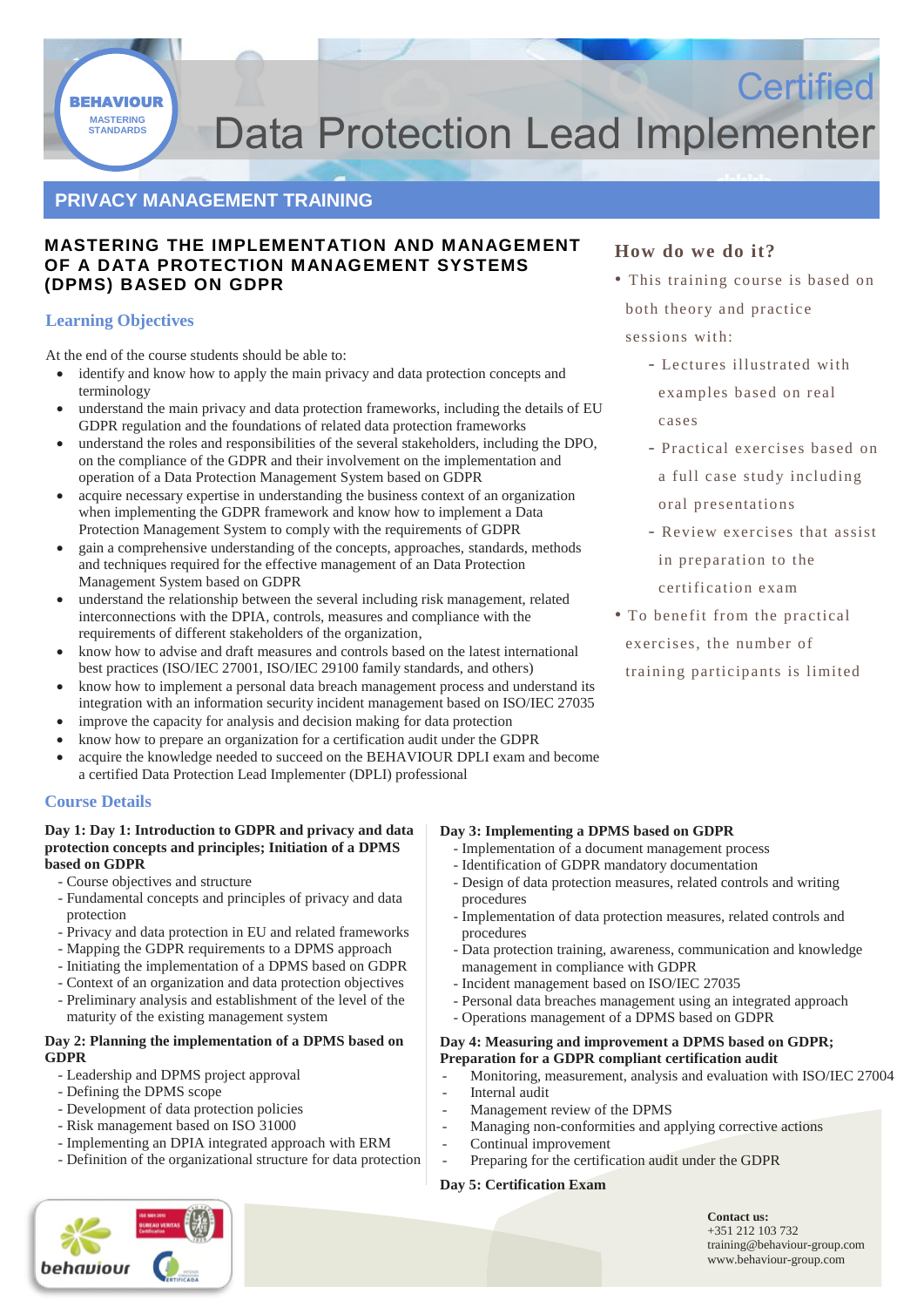

# **STANDARDS Data Protection Lead Implementer**

# **PRIVACY MANAGEMENT TRAINING**

## **MASTERING THE IMPLEMENTATION AND MANAGEMENT OF A DATA PROTECTION MANAGEMENT SYSTEMS (DPMS) BASED ON GDPR**



## **Prerequisites**

Participants should understand English as the course documentation is in this language.

#### **Exam**

- The "Data Protection Lead Implementer" exam fully covers the following competence domains:
	- Domain 1: Concepts and principles of privacy and data protection
	- Domain 2: EU GDPR and related data protection frameworks
	- Domain 3: Planning the implementation of a DPMS based on GDPR - Domain 4: Implementing and management of a DPMS based on
	- GDPR
	- Domain 5: Performance evaluation, auditing and reviewing a DPMS based on GDPR
	- Domain 6: Improving a DPMS based on GDPR
	- Domain 7: Preparing for the certification audit of a DPMS based on GDPR
- The "Data Protection Lead Implementer" exam is available in English language.
- Duration: 3,5 hours, passing score 70%.
- This is a two parts exam, with part one being a 40 multiple choice questions (1 hour, closed book) and part two with 10 essay questions (2,5 hours, open book, i.e. the participants can use all the documentation provided during the course).
- The exam result is sent via email to the candidate within two months after the examination, being the exam result graduated in qualitative note: "Pass or Fail".
- In the case of a failure, the result will be accompanied with the list of domains in which you had a mark lower than the passing grade.

If the candidate fails the exam, he is entitled to one free retake within a 12 month period from the initial exam date.

## **General Information**

- Certification fees are included in the examination price
- A student course book containing over 450 pages of information and practical examples will be distributed to participants
- A participation certificate of 32 CPD (*Continuing Professional Development*) credits will be issued to participants



## **What do you achieve?**

• The principal competencies and kno wledge skills needed by the market

**Certified** 

- Ability to proficiently plan, implement and manage a 'certification-ready' data protection programme compliant with the Regulation (EU) 2016/679 (GDPR) and the European Data Protection Board guidelines;
- Ability to master the implementation techniques and to manage (or be part of) implementation teams and GDPR implementation programs

# **Values of BEHAVIOUR® Certification**

*The European Best Practices Certification that recognizes your knowledge and skills and boost your professional career''*

## **Benefits of the Certification Program**

- Demonstrate that the certified professional holds defined competencies based on best practices
- Allows employing organizations to make an informed selection of employees or services based on competencies
- Provides incentives to the professional to constantly improve his/her skills and kno wledge
- Serves as a tool for employers to ensure that training has been effective